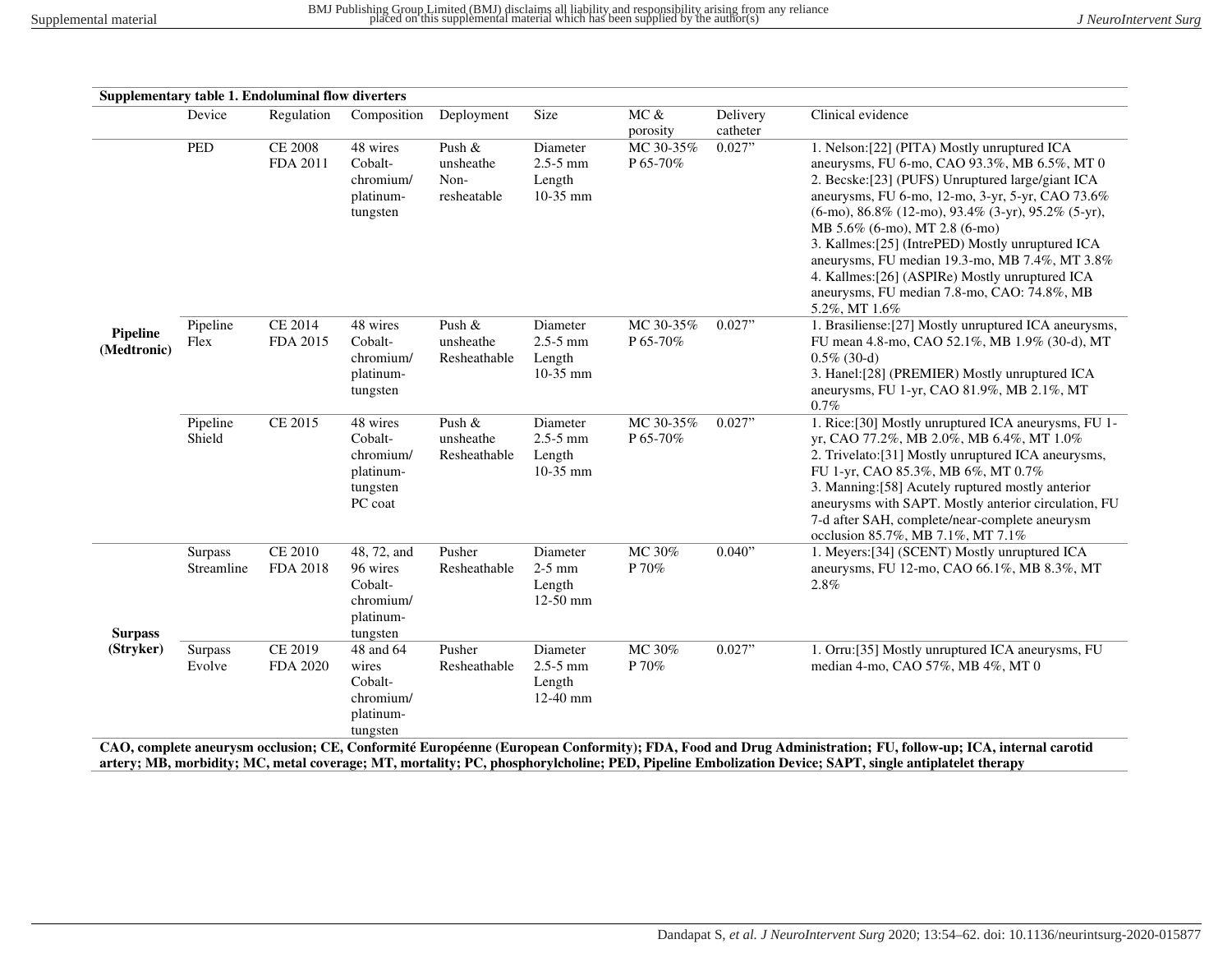|                                            |                    | Supplementary table 1. Endoluminal flow diverters |                                                                                                  |                                          |                                                  |                       |                        |                                                                                                                                                                                                                                            |
|--------------------------------------------|--------------------|---------------------------------------------------|--------------------------------------------------------------------------------------------------|------------------------------------------|--------------------------------------------------|-----------------------|------------------------|--------------------------------------------------------------------------------------------------------------------------------------------------------------------------------------------------------------------------------------------|
|                                            | Device             | Regulation                                        | Composition                                                                                      | Deployment                               | Size                                             | MC &<br>porosity      | Delivery<br>catheter   | Clinical evidence                                                                                                                                                                                                                          |
| <b>FRED</b><br>(Micro-                     | <b>FRED</b>        | <b>CE 2012</b><br>FDA 2019                        | 48 wires<br>(inner layer)<br>16 wires<br>(outer layer)<br>Nitinol                                | Push & pull<br>Resheatable               | Diameter<br>$3.5 - 5$ mm<br>Length<br>$13-45$ mm | MC 35-40%             | 0.027"                 | 1. Killer-Oberpfalzer: [36] (EuFRED) Mostly<br>unruptured anterior circulation aneurysms, FU>1-yr,<br>CAO 95.3%, MB 0.8%, MT 1.5%<br>2. Pierot: [37] (SAFE) Mostly unruptured ICA<br>aneurysms, FU 1-yr, CAO 73.3%, MB 2.9%, MT<br>$1.9\%$ |
| Vention)                                   | FRED Jr            | <b>CE</b> Mark                                    | 36 wires<br>(inner layer)<br>16 wires<br>(outer layer)<br>Nitinol                                | Push & pull<br>Resheathable              | Diameter<br>$2.5 - 3$ mm<br>Length<br>$13-41$ mm | MC 30%                | 0.021"                 | 1. Mohlenbruch: [38] Small vessel aneurysms, FU 12-<br>mo, CAO 73%, MB 2.4%, MT 0%                                                                                                                                                         |
| <b>Silk</b><br>(Balt<br><b>Extrusion</b> ) | Silk               | <b>CE 2008</b>                                    | 48 wires<br>Nitinol/<br>platinum                                                                 | Push & pull<br>Resheathable              | Diameter<br>$2-5$ mm<br>Length<br>$15-40$ mm     | MC 35-55%<br>P 45-60% | 0.021"                 | 1. Pumar: [39] Mostly unruptured ICA aneurysms, FU<br>1-yr, CAO 78.1%, MB 9.6% (6-mo), MT 3.2% (6-mo)<br>2. Foa Torres: [41] Mostly unruptured ICA aneurysms,<br>FU 1-yr, CAO 93.9%, MB 4.2%, MT 2.1%                                      |
|                                            | Silk+              | <b>CE 2012</b>                                    | 48 wires<br>Nitinol/<br>platinum                                                                 | Push & pull<br>Resheathable              | Diameter<br>$2-6$ mm<br>Length<br>$10-40$ mm     | MC 35-55%<br>P 45-60% | $0.021$ and<br>0.025"  | 1. Lubicz: [42] (Mixed Silk and Silk+) Mostly small<br>anterior circulation aneurysms, FU mean 22-mo, CAO<br>73%, MB 5.5%, MT 0                                                                                                            |
|                                            | Silk Vista<br>Baby | CE 2018                                           | 48 wires<br>Nitinol/<br>platinum<br>DFT tech                                                     | Push & pull<br>Resheathable              | Diameter<br>$2-3$ mm<br>Length<br>10.5-26.5 mm   | $\blacksquare$        | 0.017"                 | 1. Martinez-Galdamez: [43] Small vessel aneurysms,<br>FU none, CAO 18.6% (intraoperative), 5<br>intraprocedural complications, MT 0<br>2. Schob:[44] Aneurysms beyond Circle of Willis, FU<br>2.7-mo, CAO 68%, MB 0, MT 0                  |
|                                            | p64                | CE 2012                                           | 64 wires<br>Nitinol                                                                              | Mechanical<br>detachment<br>Resheathable | Diameter<br>$2.5 - 5$ mm<br>Length<br>12-36 mm   | MC 35-49%<br>P 51-60% | 0.027"                 | 1. Briganti: [45] Mostly unruptured ICA aneurysms,<br>FU median 16-mo, CAO 88%, MB 2.5%, MT 0<br>2. Morais:[46] Mostly unruptured anterior circulation<br>aneurysms, FU 12-mo, CAO 85.7%, MB 0, MT 0                                       |
| p64<br>p48MW<br>(Phenox)                   | p48MW              | <b>CE</b> Mark                                    | 48 wires<br>Nitinol/<br>platinum<br>Movable<br>wire (MW)<br>for vessel<br>protection<br>DFT tech | Push & pull<br>Resheathable              | Diameter<br>$2-3$ mm<br>Length<br>$9-25$ mm      |                       | 0.021"<br>(p48,0.017") | 1. Bhogal: [47] Mostly unruptured anterior circulation<br>aneurysms, FU mean 13.1-mo, CAO 70%, MB 4%,<br>MT 4%                                                                                                                             |